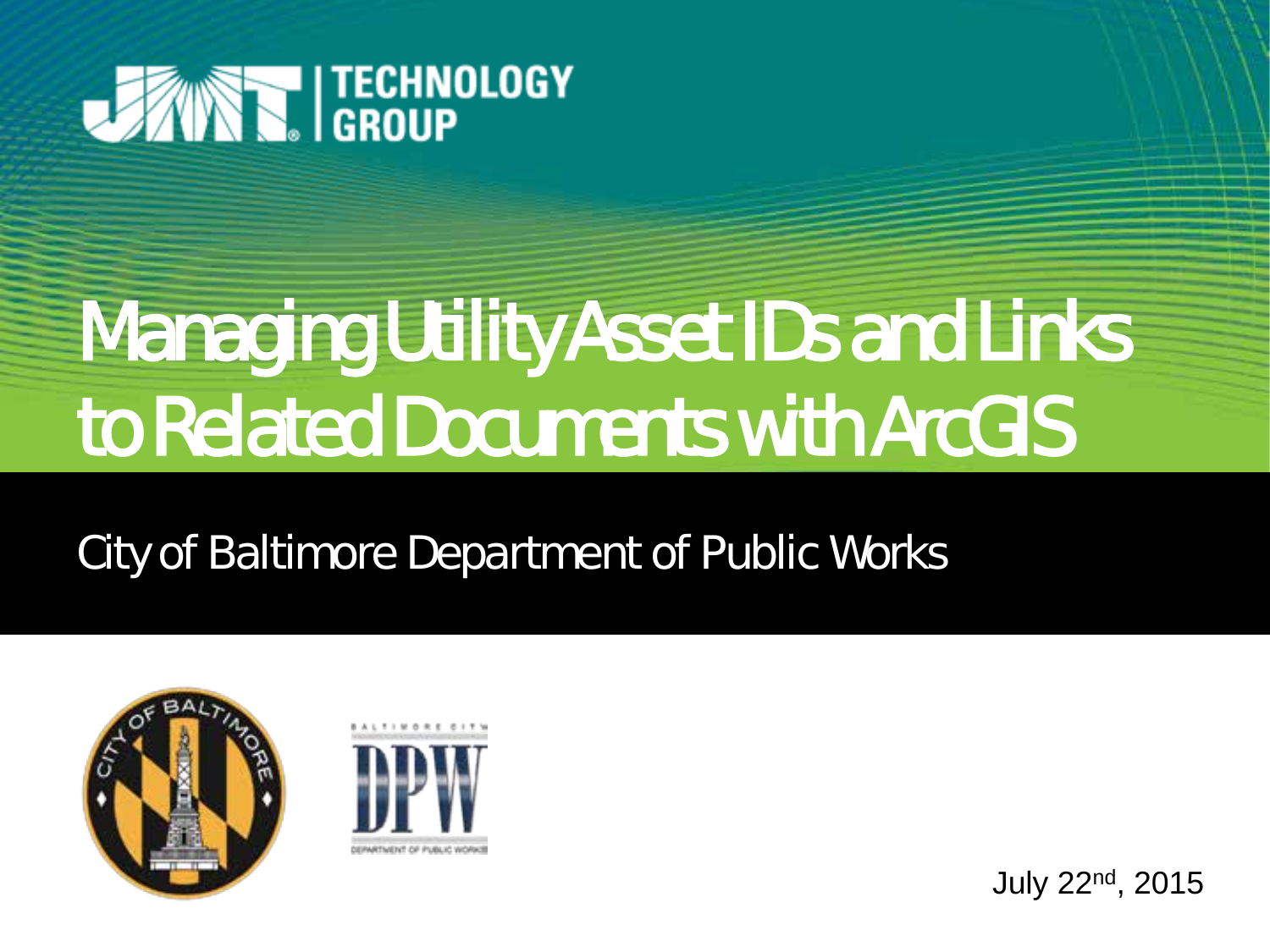### § Utility System Size

- § Water
	- § City of Baltimore, Baltimore County, and small portion of adjacent Anne Arundel County
	- § TODO: Number of water main features, water valves, customers, etc.
- § Wastewater
	- § City of Baltimore
	- § TODO: Number of features
- § Stormwater
	- § City of Baltimore
	- § TODO: Number of features

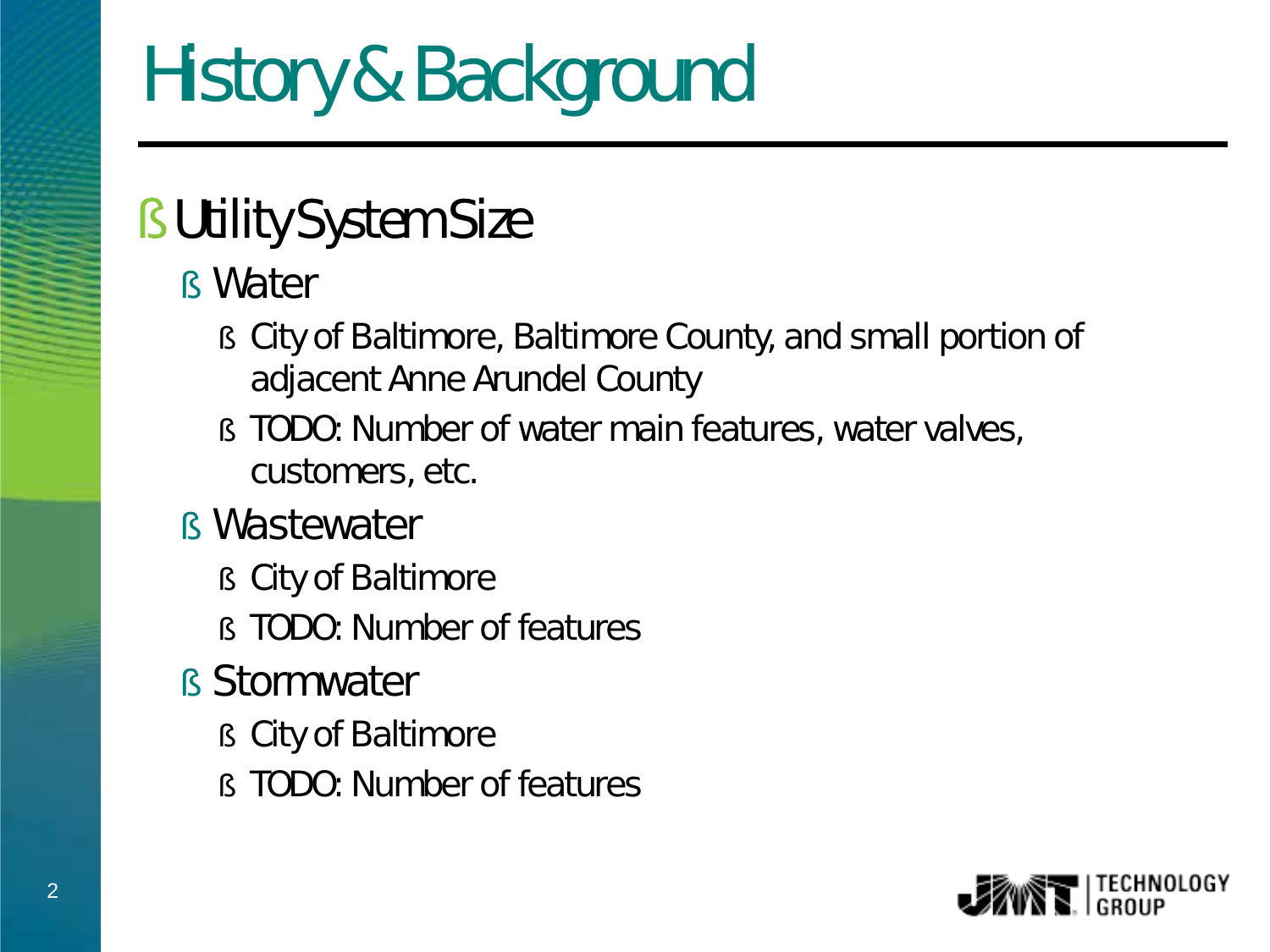- **S** Initial conversion to GIS
	- § 1997
- § Decision on structure of feature IDs
	- § Engineering staff wanted an ID format that would allow them to quickly determine the vicinity of the asset
	- § Not the greatest ID technique for management of data
	- § Separation of functional and meaningful IDs

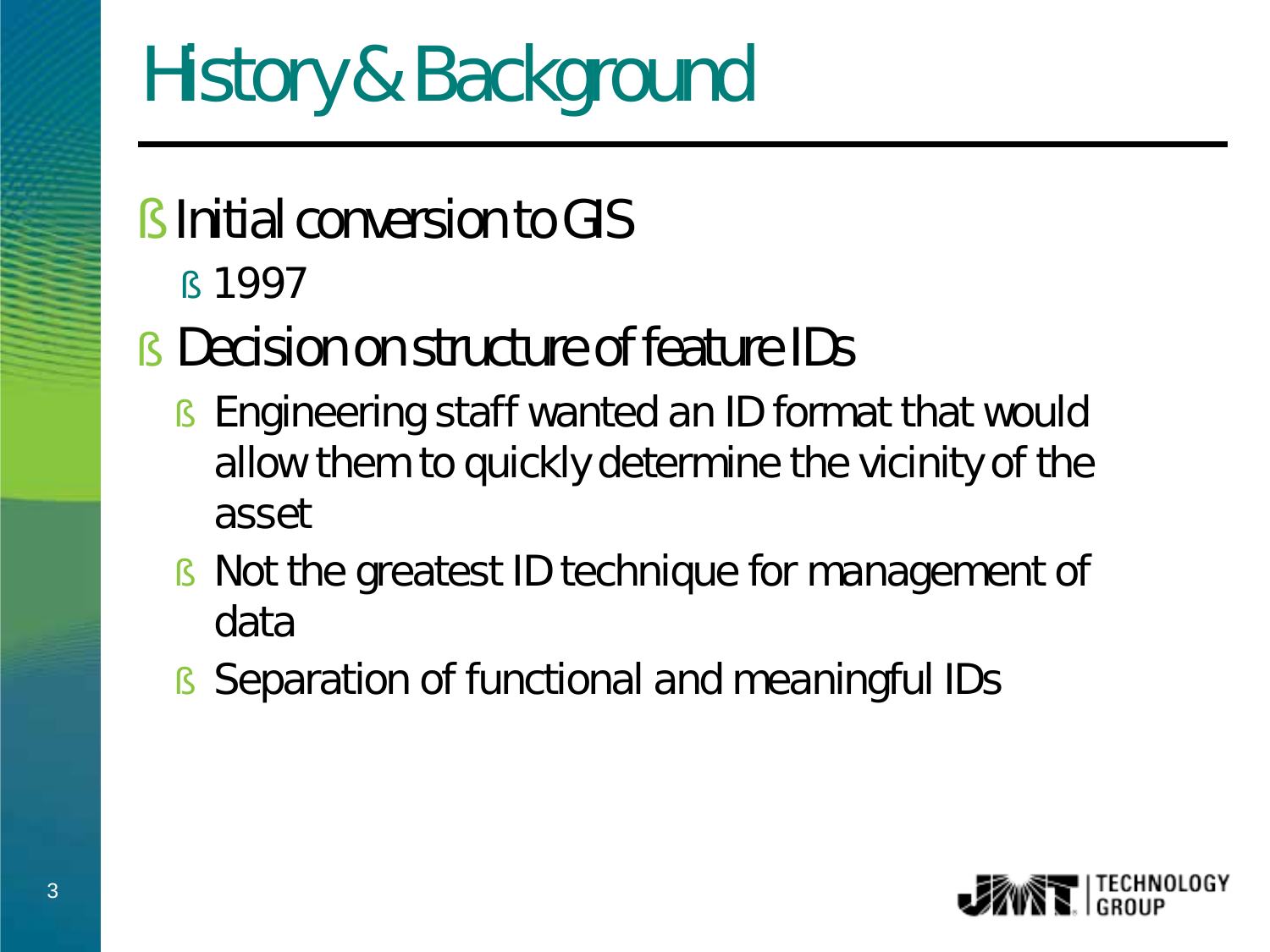§ TODO: Import diagram of ID structure from revision guidelines document

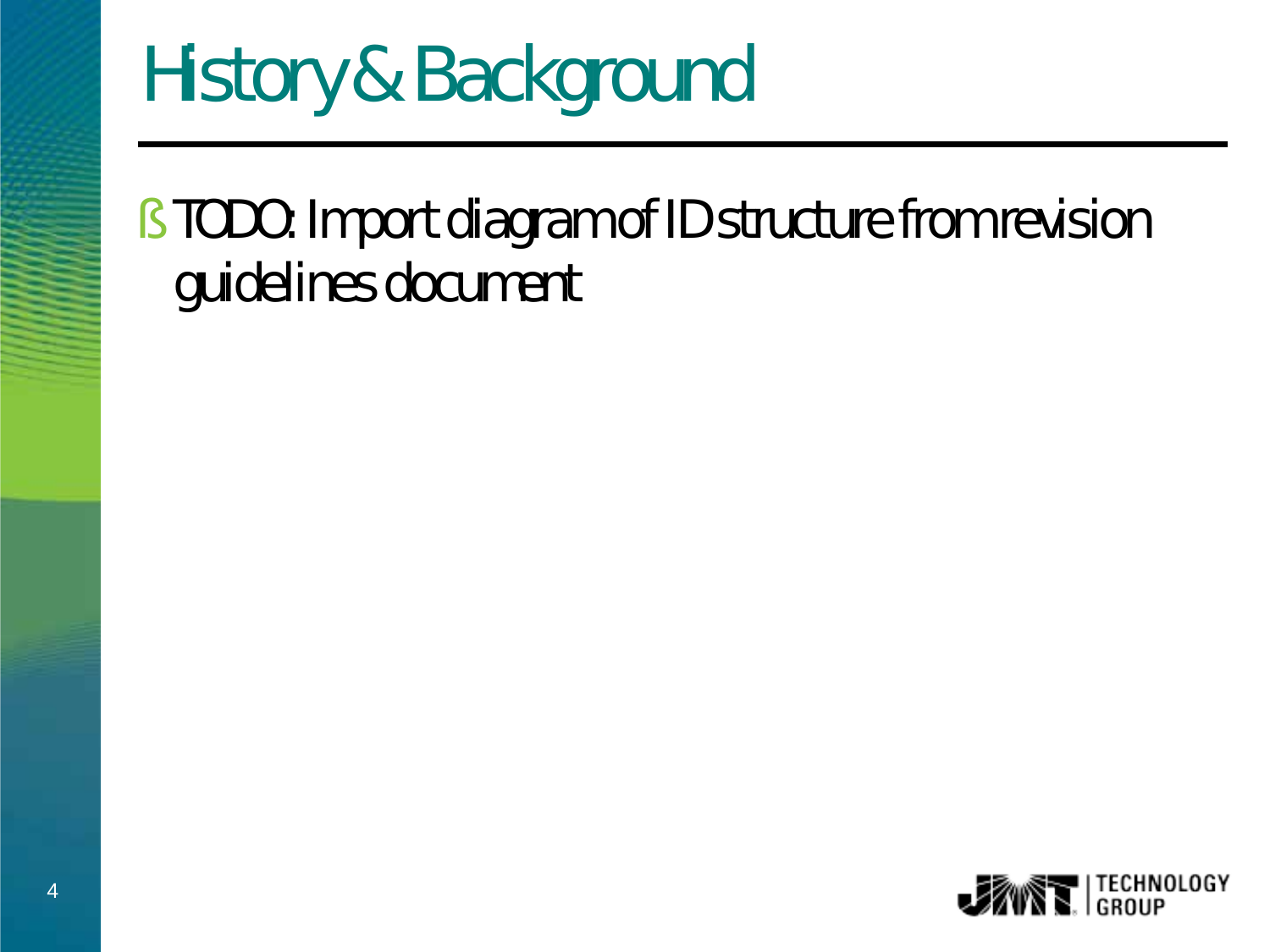### § Document Management System (circa 2008)

- **§ Selection Criteria:** 
	- § TODO
- § OnBase from Hyland Software
- § TODO: pictures

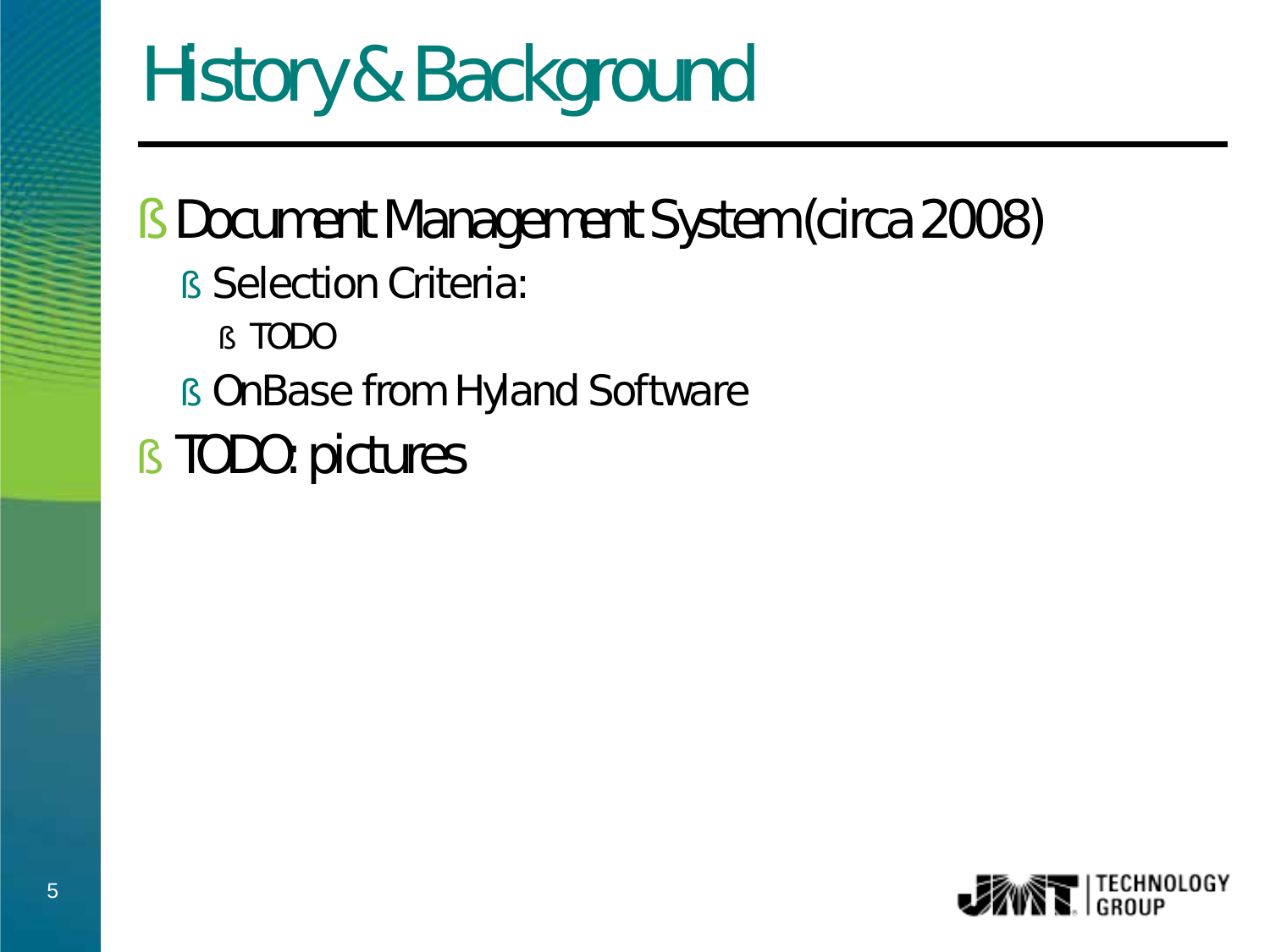## The Problem

### § Aging Utility Infrastructure

- § Requires frequent rehabilitation and replacement contracts
- § Generates huge volume of documents (engineering plans, inspection reports, etc) that need to be linked to features
- § How do we manage the changes to the features and their IDs while maintaining links to these critical documents?

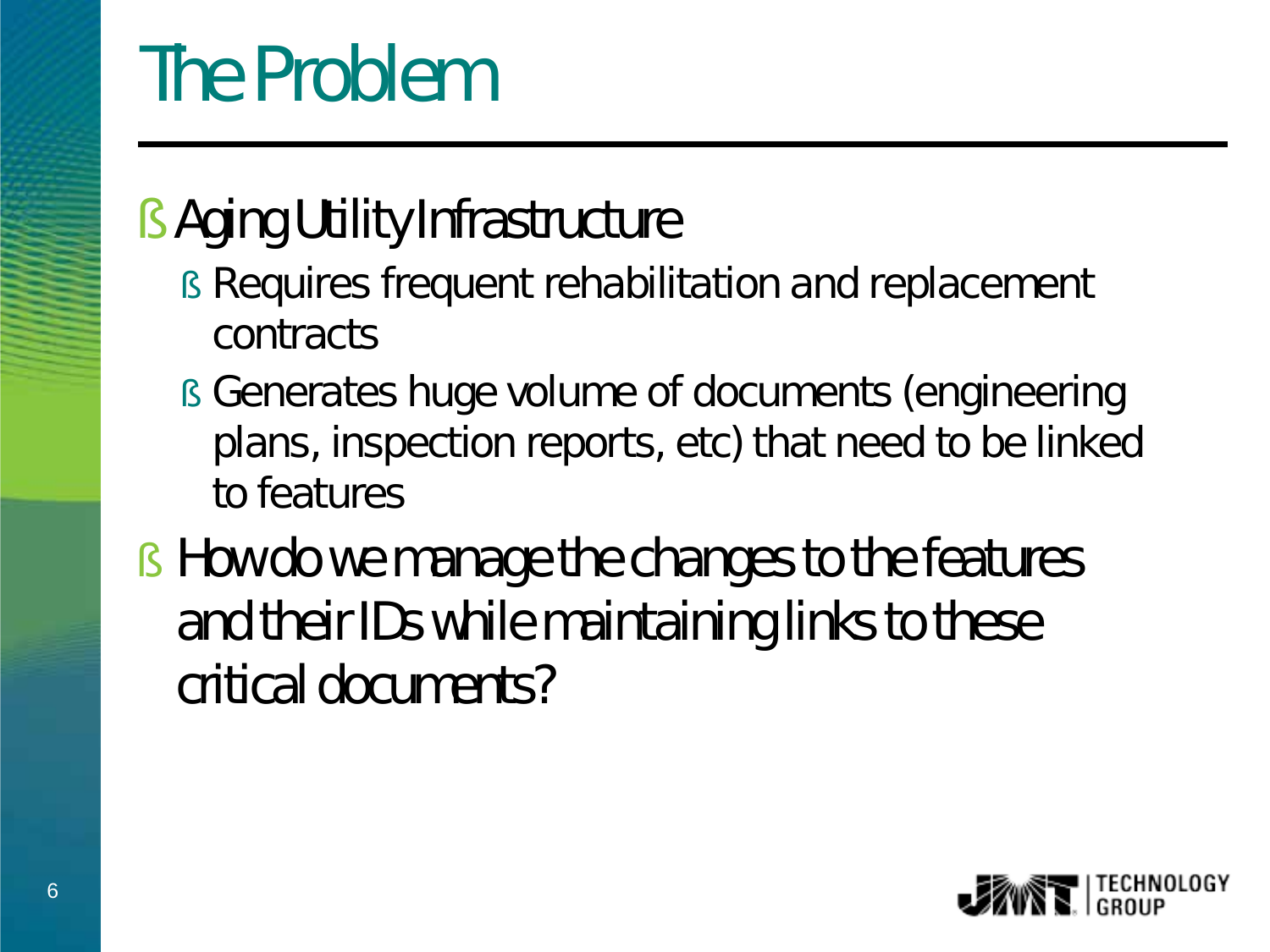### The Solution

### § Set of custom ArcGIS Desktop add-ins

#### **§ ID creation and tracking tools**

- § 1 for each utility (water, wastewater, stormwater)
- § Creates new feature IDs based on spatial location and type of feature
- **§** Tracks ID updates by writing to updates table
- § Use these tables to update document keywords in OnBase
- § Document entry and GIS feature linking tool
	- § Allow users to enter info about drawing and link it to the depicted utility assets

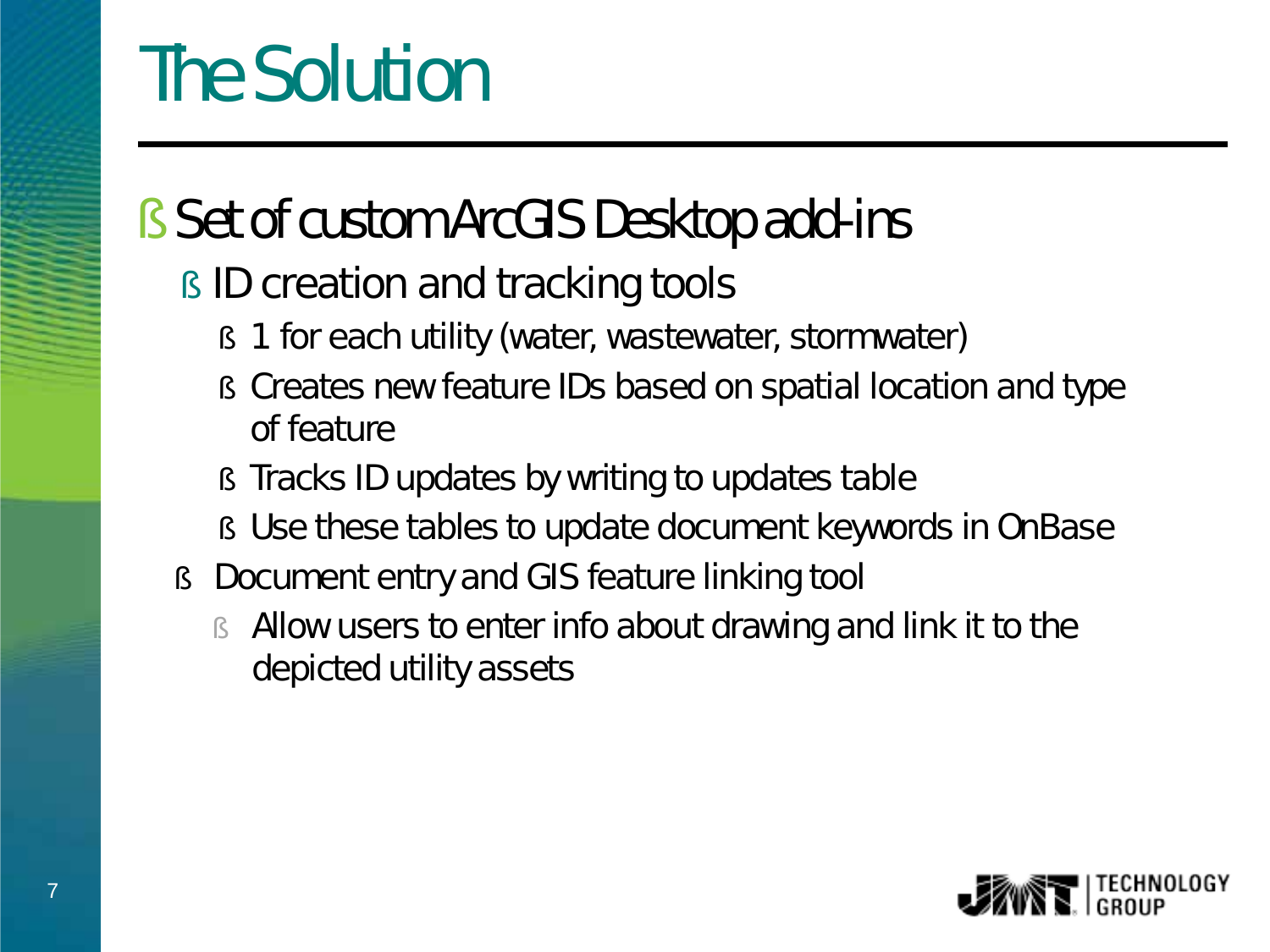## The Solution

#### § Python scripts

#### § URL update script

- § Ensures all features with linked documents have the correct link to the OnBase web client
- § ID updates table script
	- § Generates OnBase keyword update queries from ID update tables (generated from ID creation ArcGIS Desktop add-in)
- § Overnight script to create IDs for features that may have been missed by editors
	- § Leverages same backend tables as ID add-ins